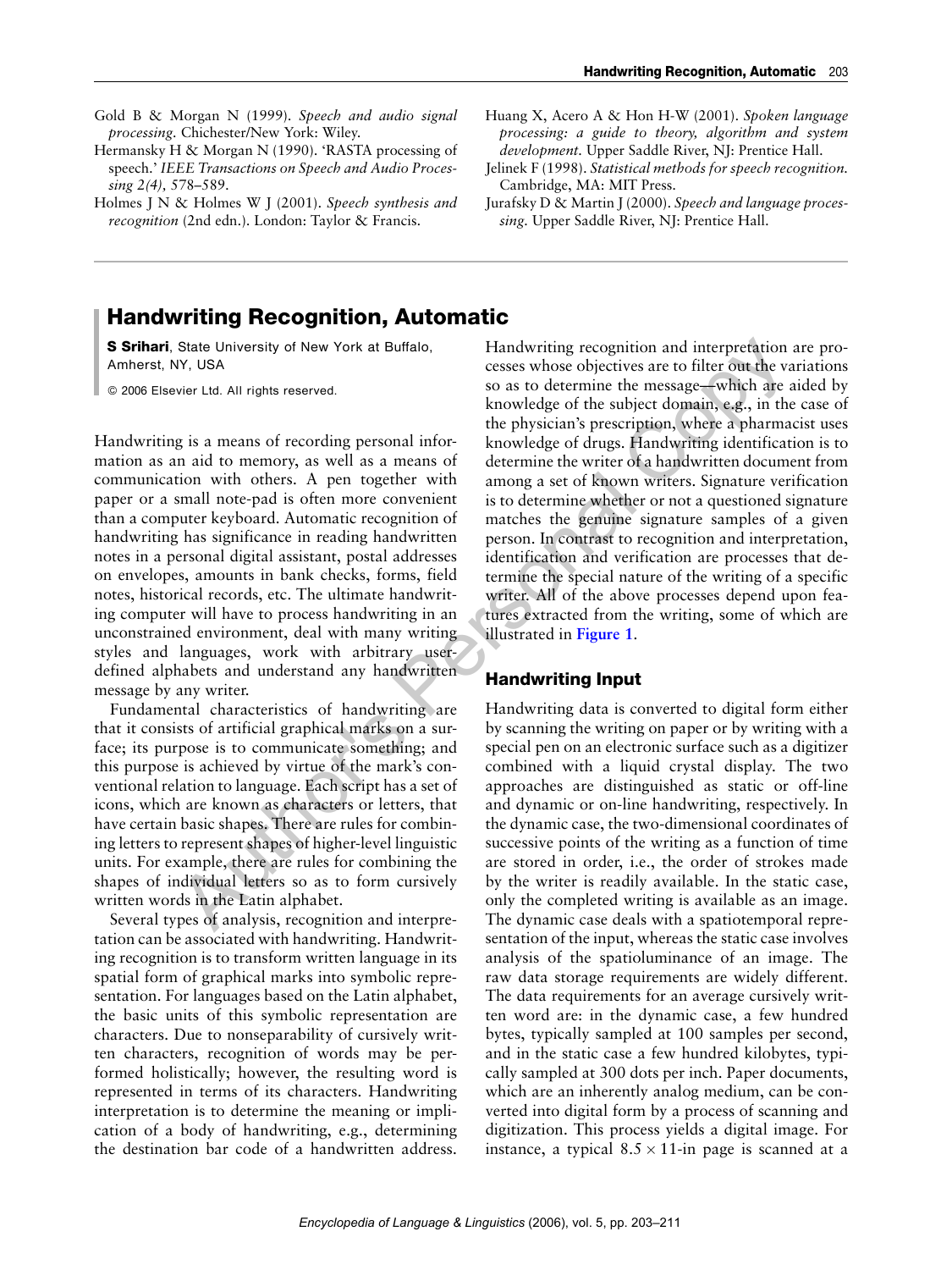<span id="page-1-0"></span>resolution of 300 dots per inch to create a gray-scale image of 8.4 Mb.

Recognition rates are reported for either character recognition given a fixed alphabet or word recognition given a fixed set of words (or lexicon). Recognition rates are much higher for the dynamic case, e.g., static word recognition rates with lexicon sizes of 10 100 and 1000 were 95%, 85%, and 78%, respectively, for the top choice, whereas the dynamic word recognition rate for a lexicon of size 21 000 was 80%.

Dynamic recognition systems are available in personal digital assistants (PDAs) and tablet PCs. The performance of PDAs is acceptable for processing hand-printed symbols, and, when combined with keyboard entry, a powerful method for data entry has been created. Static recognition systems have made a significant economic impact for constrained domains such as postal addresses and courtesy amounts on bank checks.

### Dynamic Handwriting Recognition

Dynamic recognition deals with the automatic processing of a message as it is written, using a digitizer or a stylus that captures information about the pen tip, generally its position, velocity or acceleration as a function of time. The sampled data is preprocessed for noise reduction, trace normalization and segmentation into units. Noise arises due to digitizer quantization, the digitizing process, erratic hand or finger movements, inaccuracies of the pen-up/ pen-down indicator, etc. Noise reduction deals with data smoothing, signal filtering, and breaking connections. Normalization accounts for baseline drift, writing slant and script size.

Segmentation is at the message and word levels. Message segmentation processes are line detection, word segmentation, separating nontextual gesture commands, etc. Words are segmented into characters and sub-character strokes. Tentative segmentation is corrected during classification. Segmentation can be avoided by holistic recognition, particularly for small vocabularies. Some methods combine holistic recognizers with segmentation-based algorithms.

A pen-based computer needs to process a handwritten message as it is produced. The steps, ranging from various shape classification processes to ultimate shape recognition, will have to cope with the variability of message production. Some sources of variability are geometric, allographic and neurobiomechanical. Geometric variations refer to position, size, baseline orientation and slant. Allographic variations deal with the various models that are associated with a single character by different populations of writers. Neurophysiological and



Figure 1 Examples of handwriting features.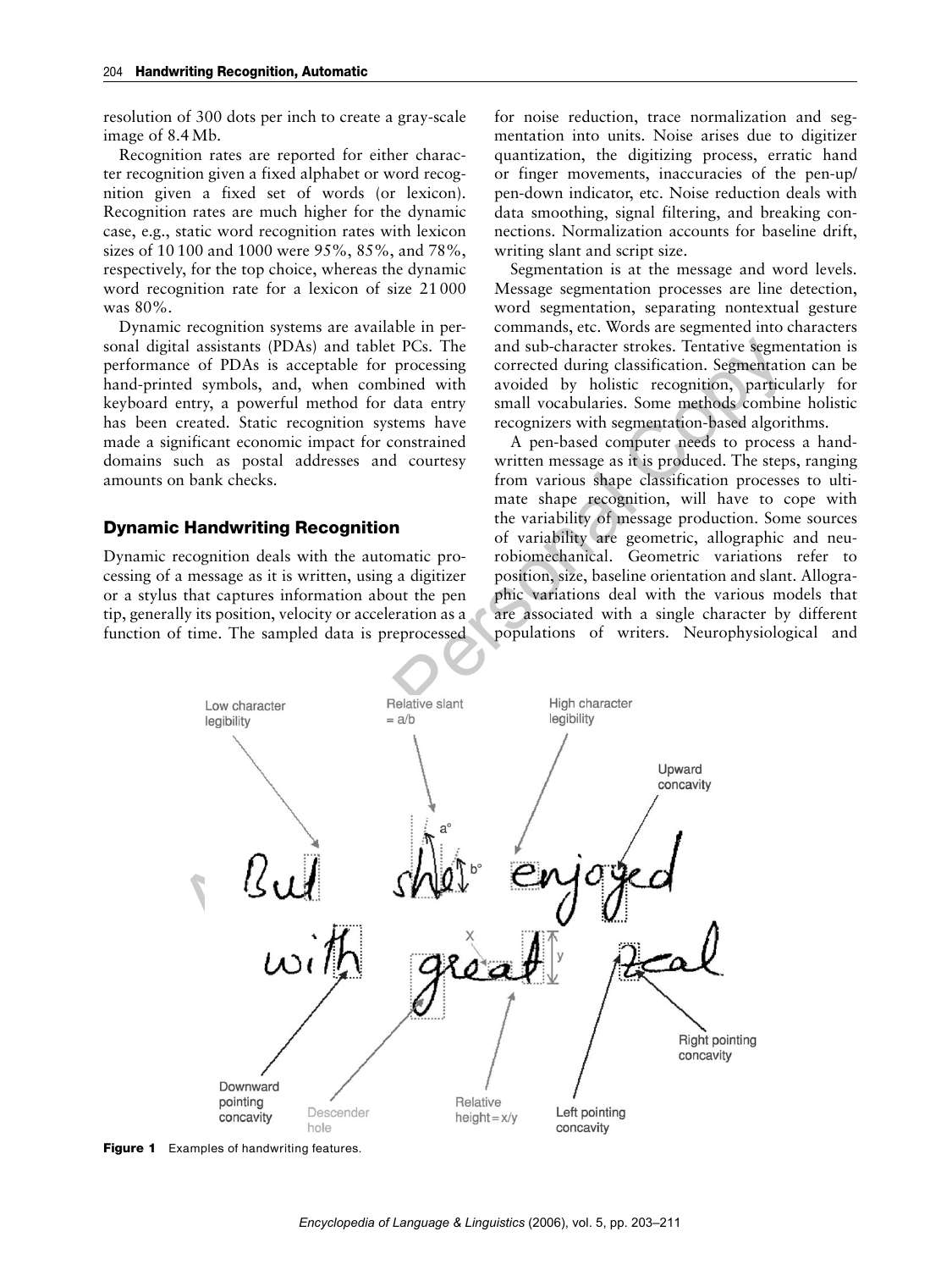biomechanical factors affect both the execution of an action plan or the production of individual strokes.

Recognition methods are either structural or statistical. Structural methods use rules to describe character shape. The rules are embellished by probabilities to capture variations of characters and words. Statistical methods represent shape by a feature list and classes by probability distributions in multidimensional feature space. Statistical methods can be grouped into generative and discriminative.

Generative methods are Bayesian methods, principal component analysis, cluster analysis, etc. Discriminative methods are exemplified by linear discriminant functions and support-vector machines. Artificial neural networks are implicitly generative. For instance, Kohonen self-organized feature maps are used to detect shape prototypes in a training set of characters – which is analogous to  $k$ -means or hierarchical clustering.

methods are exemptified by linear the signature signal, irrespective of its han methods are exemptified by linear exerces. The signature verification is based on the assument functions and support-vector machines. Signatu The hidden Markov model (HMM) is a doubly stochastic process that can be based on either discrete or continuous symbols. The former converts the feature vector into a discrete symbol using vector quantization. Symbol probabilities are for stroke shapes in a sliding window. The continuous approach uses variances and covariances of features to estimate the probability of the occurrence of an observed feature vector, which is usually assumed to be Gaussian. The goal of the HMM algorithm is to find the probability that a specific class is the most likely to occur given a sequence of observations. The essence of this approach is to determine the a posteriori probability for a class, given an observed sequence where the jump from one state to another is described by a Markov process. HMMs can be incorporated into a stochastic language model.

Cursive script recognizers do not yet take into account contextual anticipatory phenomena: for example, once handwriting is well learned, the neuromuscular effectors involved in that task normally act concurrently to speed up the execution. This generally leads to co-articulation and context effects. The sequence of strokes is not produced in a purely serial manner, i.e., one after the other, but parallel articulatory activity does occur, and there is important overlap between successive strokes or graphemes. The production of an allograph is thus affected by the surrounding allographs: it depends both on the preceding and following units. Many methods take into account the effect of the previous stroke over the actual stroke being processed but often neglect the simultaneous effect of the forthcoming stroke.

Personal adaptation can improve accuracy and usability of dynamic systems. A basic user-dependent system comes with a set of recognizable allographs for each character, but it allows the user's definition of his own set of symbols or gestures to take user preferences into account. This allows taking into account cultural determinants, handwriting learning systems as well as personal styles and evolution of handwriting habits over a long period of time.

#### Signature Verification

In signature verification, a test, or questioned, signature is compared with one or a few reference specimens collected from an enrolled user. It requires the extraction of writer-specific information from the signature signal, irrespective of its handwritten content.

Signature verification is based on the assumption of handwriting being singular, exclusive and personal. Signature verification presents a double challenge. The first is to verify that what has been signed corresponds to the unique characteristics of an individual, ignoring the content of the writing. Rejection of an authentic signature is a false negative. The second and more demanding task is avoiding the acceptance of a forgery as authentic, which is referred to as a false positive.

Tolerance levels for signature verification is smaller than that for handwriting recognition. Some applications may require an error of 1 in 100,000 for false negative and even less for false positive. A trade-off exists between the errors. Signature verification systems work with an error margin of about 2–5% between the two errors.

Evaluation of signature verification algorithms raises several difficulties. Theoretically, it is not possible to measure the false-positive rate, since it is not possible to define a good forger and prove existence/ nonexistence of a forger. Practically, several methods have been proposed. The simplest ones rely on the use of random forgeries, i.e., picking a random true signature of a person and considering it as a forgery of the signature of another person. Many studies incorporate unskilled forgeries, and, in some rare cases, highly skilled forgeries. Definitions of random, skilled and unskilled imitations vary.

Principal verification methods are probabilistic classifiers, time warping or dynamic matching, signal correlation, neural networks, hidden Markov models, Euclidian or other distance measures, hierarchical approach combining a few methods, and Baum-Welch training. At the analysis level, the main approaches have focused on spectral analysis, cosine transforms, direction encoding, velocity, timing and shape features sets, shape features force, pressure and angles functions.

Dynamic signature verification occupies a specific niche among identification systems. On the one hand,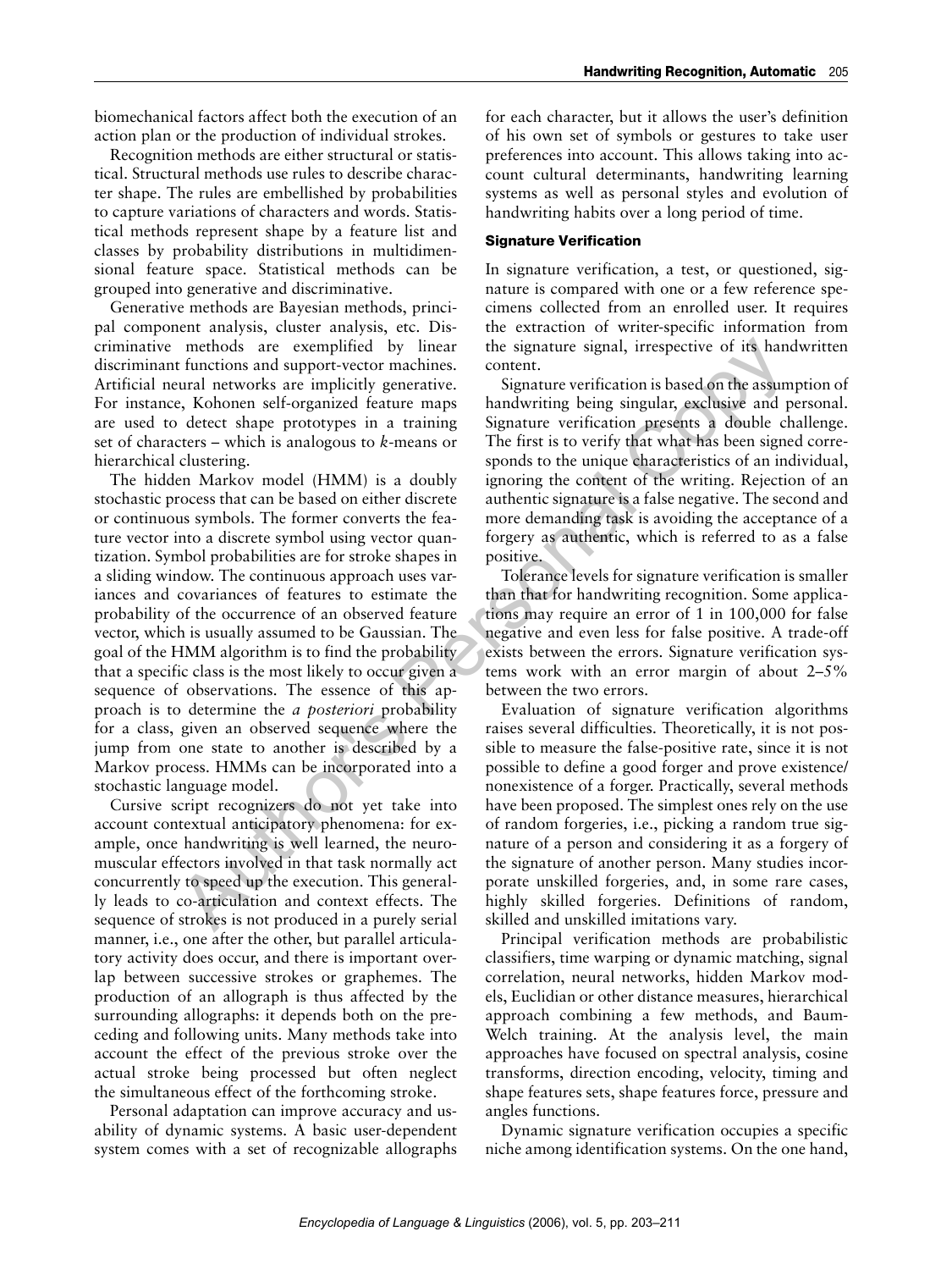they differ from systems based on the possession of something (key, card, etc.) or the knowledge of something (passwords, personal information, etc.) because they rely on a specific well-learned gesture. On the other hand, they also differ from systems based on the biometric properties of an individual (fingerprints, voice print, retinal prints, etc.) because the signature is still the most socially and legally accepted means for identification. Its unique, self-initiated motoric act provides an active means to simultaneously authentify both a transaction and a transactioner.

#### Static Handwriting Recognition

The central tasks in off-line handwriting recognition are character recognition and word recognition. A necessary preliminary step to recognizing written language is the spatial issue of locating and registering the appropriate text when complex, two-dimensional spatial layouts are employed, a task referred to as document analysis.

Preprocessing operations performed prior to recognition are thresholding, or converting a gray-scale image into a binary black-white image; noise removal, extraction of foreground textual matter by removing, say, textured background, salt-and-pepper noise and interfering strokes; line segmentation, the separation of individual lines of text; word segmentation, the isolation of textual words; and character segmentation, the isolation of individual characters, typically those that are written discretely rather than cursively.

Thresholding is to extract the foreground (ink) from the background (paper). The histogram of gray-scale values of a document image typically consists of two peaks, a high peak corresponding to the white background and a smaller peak corresponding to the foreground. So the task of determining the threshold gray-scale value (above which the grayscale value is assigned to white and below which it is assigned to black) is one of determining an optimal value in the valley between the two peaks. The grayscale histogram defines the optimal threshold as one that maximizes the between-class variance, where the distributions of the foreground and background points are regarded as two classes. Each value of the threshold is tried, and one that maximizes the criterion is chosen. Improvements to this basic idea, such as handling textured backgrounds, measure attributes of the resulting foreground objects to conform to standard document types.

Stroke connectivity has to be preserved during noise removal. Digital capture of images can introduce noise from scanning devices and transmission media. Smoothing operations are used to eliminate

artifacts introduced during image capture. Adaptive stroke filling with a neighborhood operator emphasizes stroke connectivity and prevents aggressive overfilling.

Interference of strokes from neighboring text lines is a problem that is often encountered. One approach is to follow strokes in thinned images to segment the interfering strokes from the signal. Thinning algorithms hold the promise of converting static handwriting to dynamic data, although artifacts such as spurs limit their use.

Segmentation into lines is more difficult than in the case of printed text. If the writing is on ruled lines, line segmentation is accomplished by examining the horizontal histogram profile at a small range of skew angles. When lines of text undulate up and down, ascenders and descenders frequently intersect characters of neighboring lines. One method is based on the notion that people write on an imaginary line that forms the core upon which each word of the line resides. This imaginary baseline is approximated by the local minima points from each component. A clustering technique is used to group minima of components to identify text lines.

**andwritting Recognition**<br>
aread primed text. If the writing is on run team of primed in the prime in the tractor recognizion in the berizontal histogram profile at a small y preliminary step to recognizing written down, Line separation is followed by a procedure to separate text into words. The focus is on identifying physical gaps assuming that gaps between words are larger than gaps between characters (Figure 2). However, exceptions are commonplace because of flourishes in writing styles with leading and trailing ligatures. Another method incorporates cues that humans use and does not rely solely on the one-dimensional distance between components. Writing style in terms of spacing is captured by characterizing the variation of spacing between adjacent characters as a function of the corresponding characters themselves. The notion of expecting greater space between characters with leading and trailing ligatures is incorporated into the segmentation scheme.

Isolation of words in a textual line is usually followed by recognizing the words themselves. Most recognition methods call for segmentation of the word into its constituent characters. Segmentation points are determined using features such as ligatures and concavities. Gaps between character segments



Figure 2 Word separation based on gaps.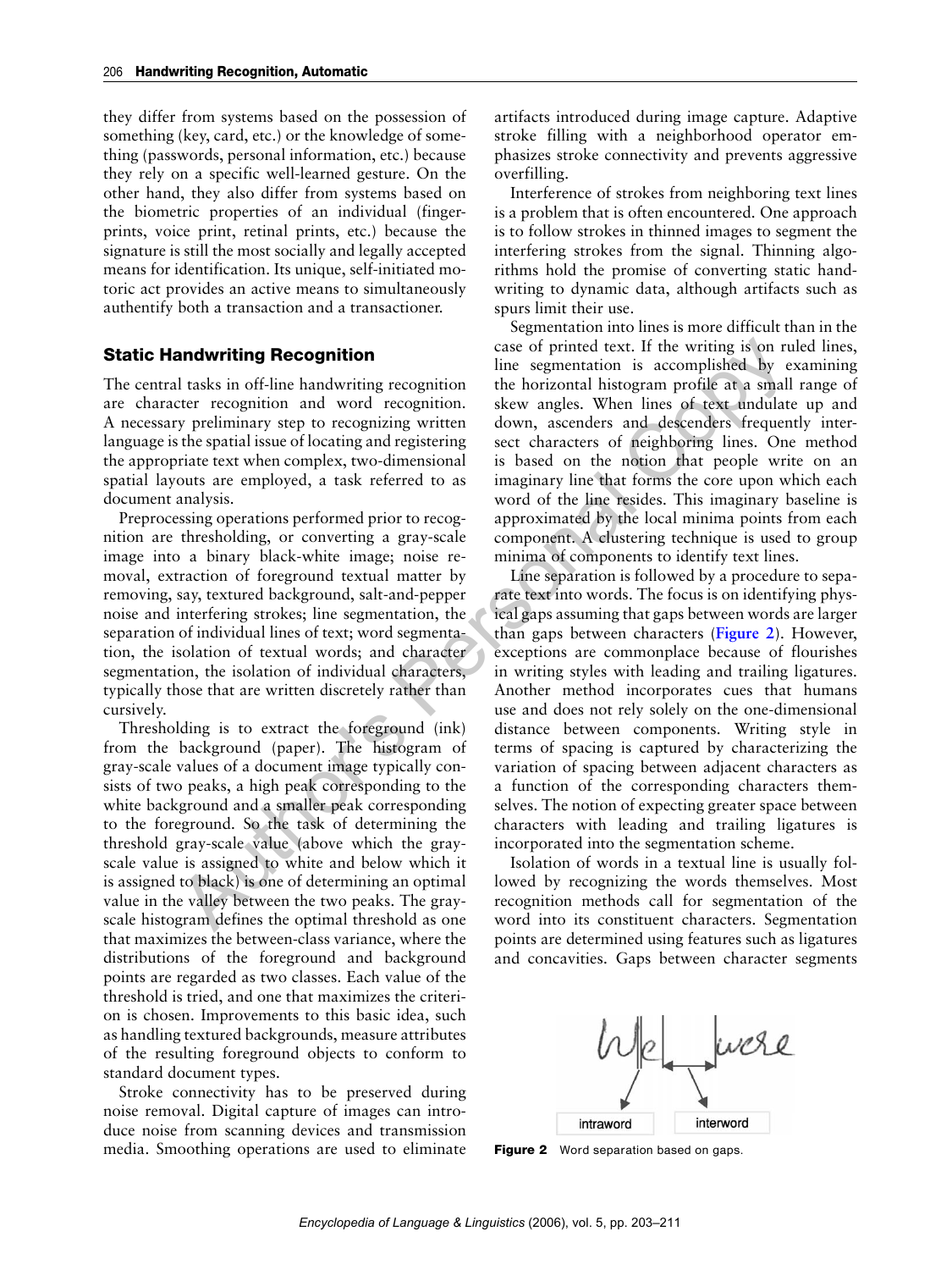(a character segment can be a character or a part of character) and heights of character segments are used in the algorithm.

#### Character Recognition

The basic problem is to assign the image of a handwritten character to its symbolic class. We discuss here some of the issues in the recognition of English orthography in its handwritten form. The typical classes are the upper and lower case characters, the ten digits and special symbols such as the period, exclamation mark, brackets, dollar and pound signs, etc. Shape features are extracted so as to assign the observed character to the appropriate class. Supportvector machines and artificial neural networks have emerged as fast methods for implementing classifiers. Algorithms based on nearest-neighbor methods have higher accuracy but are slower.

Recognition of a character from a single machineprinted font family on a well-printed paper document can be done very accurately. Difficulties arise when handwritten characters are to be handled. Some examples of segmented handwritten characters are shown in Figure 3. In the difficult cases, it becomes necessary to use models to constrain the choices at the character and word levels. Such models are essential in handwriting recognition because of the wide variability of handprinting and cursive script.

#### Word Recognition

A word recognition algorithm attempts to associate the word image to choices in a lexicon. Typically, a ranking is produced. This is done either by the analytic approach of recognizing the individual characters or by the holistic approach of dealing with the entire word image. The latter approach is useful in the case of touching printed characters and handwriting. A higher level of performance is observed



**Figure 3** Examples of handwritten characters segmented from images.

by combining the results of both approaches. There exist several different approaches to word recognition using a limited vocabulary.

Analytic word recognition based on determining presegmentation points followed by determining an optimal path through a state transition diagram is shown in [Figure 4](#page-5-0). In the holistic approach, the word image is represented by a fixed size vector, for example by imposing a fixed grid on the word image ([Figure 5](#page-5-0)). Other holistic features are the upper and lower profiles of word images, which are represented as a series of vectors describing the global contour of the word image and bypass the segmentation phase. Word recognition involves preprocessing, a possible segmentation phase that could be avoided if global word features are used, recognition, and postprocessing. Performance of the methods is a function of the size of the lexicon.

extracted so as to assign the<br>
when word image and bypass the segmentation incolling cases. Support when the appropriate class. Support when the appropriate discussion in the action of the absoluted by the methods have seg When dealing with large lexicon sizes, performance can be improved by using a dynamic lexicon. For example, the lexicon is represented as a tree and the results of recognizing the first few characters are used to eliminate possible paths in the tree. In another method, word images are oversegmented such that after segmentation no adjacent characters remain touching. Instead of passing on combinations of segments to a generic recognizer, a lexicon is brought into play early in the process. A combination of adjacent segments is compared to only those character choices that are possible at the position in the word being considered. The approach can be viewed as a process of accounting for all the segments generated by a given lexicon entry. Lexicon entries are ordered according to the goodness of match. Dynamic programming is used to string the potential character candidates into word candidates, combine heuristics to disqualify certain groups of primitive segments from being evaluated if they are too complex to represent a single character, and take into account compatibility between consecutive character candidates.

#### Application of Static Handwriting Recognition

A noteworthy success of static handwriting recognition has been in reading postal addresses. The task of interpreting handwritten addresses is one of assigning a mail-piece image to a delivery address. An address for the purpose of physical mail delivery involves determining the country, state, city, post office, street, primary number (which could be a street number or a post office box), secondary number (such as an apartment or suite number) and finally the firm name or personal name.

The recognition task is considerably aided by knowledge of the postal domain. The task is one of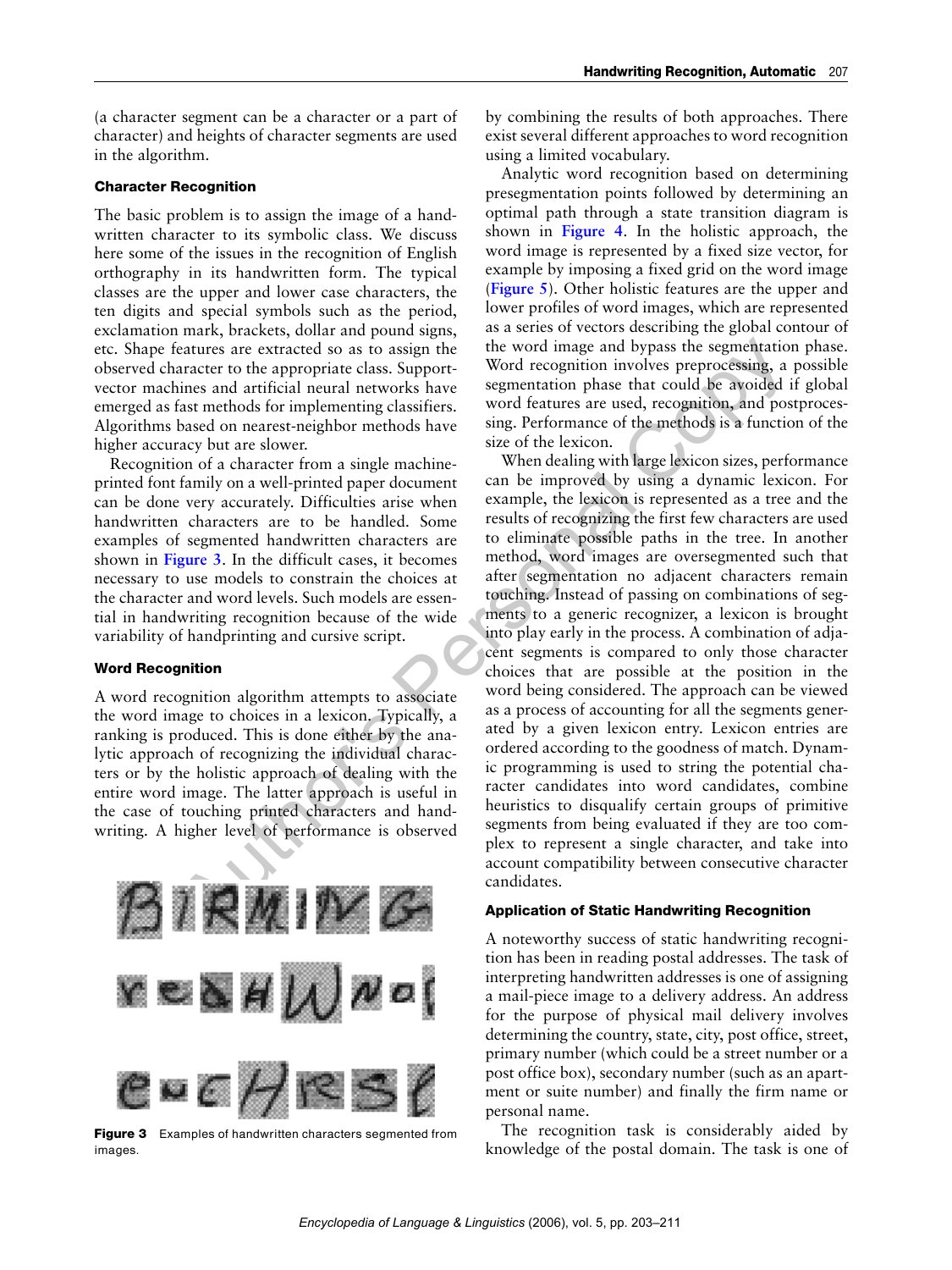<span id="page-5-0"></span>

Figure 4 Analytic word recognition: (A) word with presegmentation points shown and (B) corresponding state transition diagram.



Figure 5 Holistic word recognition: a word is represented in an  $8 \times 4$  grid and a feature vector is extracted.

interpretation rather than recognition since the goal is to assign the address to its correct destination irrespective of incomplete or contradictory information present in the writing. Systems currently in use by the United States Postal Service and other countries' postal services are able to correctly sort about 90% of handwritten addresses.

A gradation of class-discrimination problems is encountered: handwriting versus machine-print with two classes, handwritten numeral recognition with ten classes ([Figure 6](#page-6-0)), alphabet recognition with 26 classes ([Figure 7](#page-6-0)) and touching-digit pair recognition with 100 classes ([Figure 8](#page-6-0)). Word recognition with a lexicon is a problem where the number of classes is dynamically determined by contextual constraints. Another problem encountered is similar to the problem of object recognition in computer vision: determining the destination address in a cluttered background.

#### Signature Verification

In static signature verification, a questioned signature image—as scanned and extracted from a bill, a check or document—is compared with known signature references. Unlike the dynamic case, there is no temporal information directly available, and the verification process relies on features extracted from the luminance of the trace only.

Although the extraction of a signature from a document background is already a very difficult problem in itself, particularly for checks, most of the studies published to date assume that an almost perfect extraction has been done. From a practical point of view, most researchers agree now that a solution will rely on the extraction from a signature of pseudodynamic features reflecting, for example, some specific characteristics used by a forensic document examiner as well as the automatic recovery of the stroke sequence in the signature image.

#### Handwriting Identification

Handwriting identification deals with comparing questioned writing with known writing exemplars and determining whether the questioned documents and exemplars were written by the same or different authors. Two issues of concern are the variability of handwriting within individuals, which are individual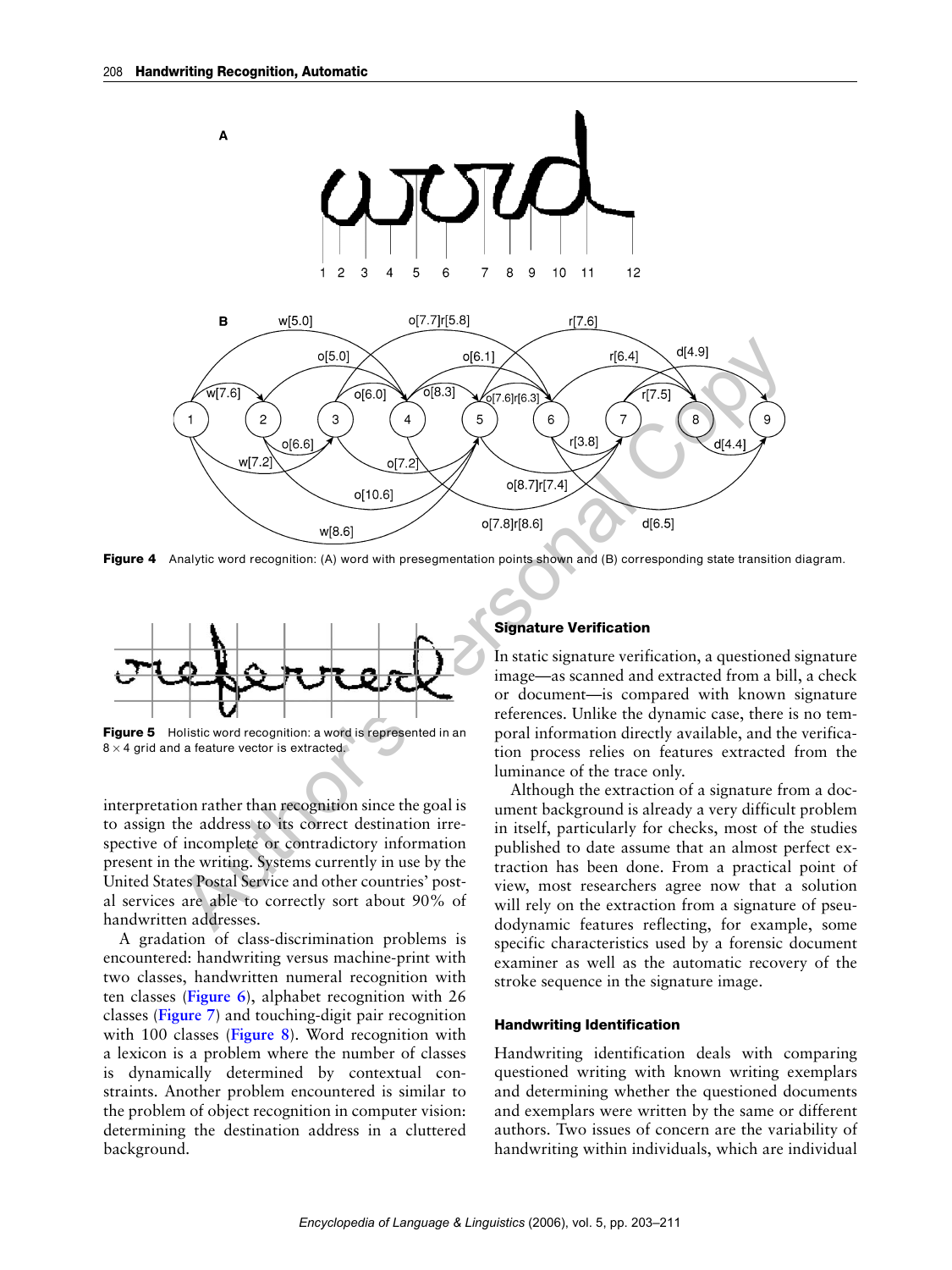<span id="page-6-0"></span>

Figure 6 Ten-class discrimination (digits). Three sets of images are shown. The top row consists of difficult-to-read numerals. The middle row consists of fairly standard ones. The bottom row has non-digits, supplied to a digit recognizer, which must be rejected.



Figure 7 State abbreviations recognition with 66 classes. The valid abbreviations are AA, AE, AK, AL, AP, AR, AS, AZ, CA, CM, CO, CT, CZ, DC, DE, FL, FM, GA, GU, HI, IA, ID, IL, IN, KS, KY, LA, MA, MD, ME, MH, MI, MN, MO, MP, MS, MT, NC, ND, NE, NH, NJ, NM, NV, NY, OH, OK, OR, PA, PR, PW, RI, SC, SD, SQ, TN, TX, TT, UT, VA, VI, VT, WA, WI, WV, WY. The figure shows image snippets containing two-letter abbreviations collected from actual mail.

characteristics, and between individuals, which are class characteristics. The extraction of distinctive individual traits is what is relied on to determine the author of the questioned document.

Information about these two classes of variability is gathered based on the features for characterizing

Figure 8 Hundred-class discrimination (digit pairs). Touching digit pairs can be hard to separate, and it may be preferable to treat them as a single unit consisting of 100 classes. The figure shows touching-digit image pairs extracted from ZIP Codes.

handwriting. Some of the elements of comparison are alignment (reference lines), angles, arrangement (margins, spacing), connecting strokes (ligatures and hiatuses), curves, form (round, angular or eyed), line quality (smooth, jerky), movement, pen lifts, pick-up strokes (leading ligatures), proportion, retrace, skill, slant, spacing, spelling, straight lines and terminal strokes.

Several of these features are readily computable based on handwriting recognition techniques. For instance, handwriting recognition procedures routinely compute baseline angle and slant so that a correction can be applied prior to recognition. The result of applying these procedures is then used to cluster different samples of handwriting in a multidimensional feature space. The writership of the questioned document is then established from its proximity to the exemplars. Most handwriting identification experts today almost entirely rely on manually intensive techniques. Tools have recently become available for automated handwriting verification and identification ([Figure 9](#page-7-0)).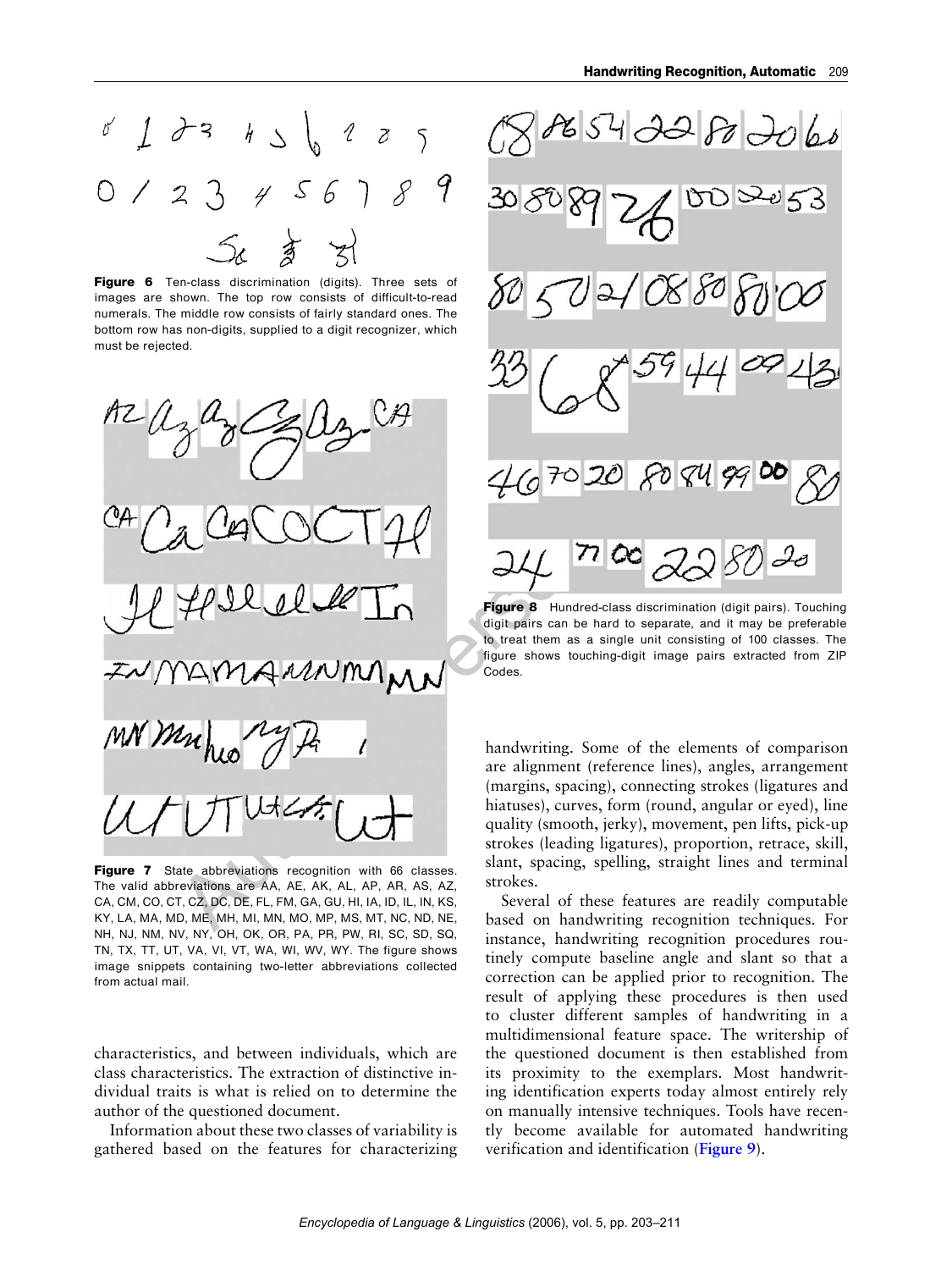<span id="page-7-0"></span>

Figure 9 Screen shots of a software system for writer verification. The total log-likelihood ratio of the two documents (A) being written by the same/different writer are accumulated by the scores provided by several handwriting features (B).

# Language Analysis and Processing: Language Models

Whatever the approach for recognition, dynamic or static, language models are essential in recovering strings of words after they have been passed through a noisy channel, such as handwriting or print degradation. The most important model for written language recognition is the lexicon of words. String matching algorithms between candidate words and

a lexicon are used to rank the lexicon, often using a variant of the Levenshtein distance metric that incorporates various edition costs into the ranking process. String matching methods are often improved by incorporating dictionary statistics in the training data. Lexical subsets, in turn, are determined by linguistic constraints, e.g., in recognizing running text, the lexicon for each word is constrained by the syntax, semantics and pragmatics of the sentence.